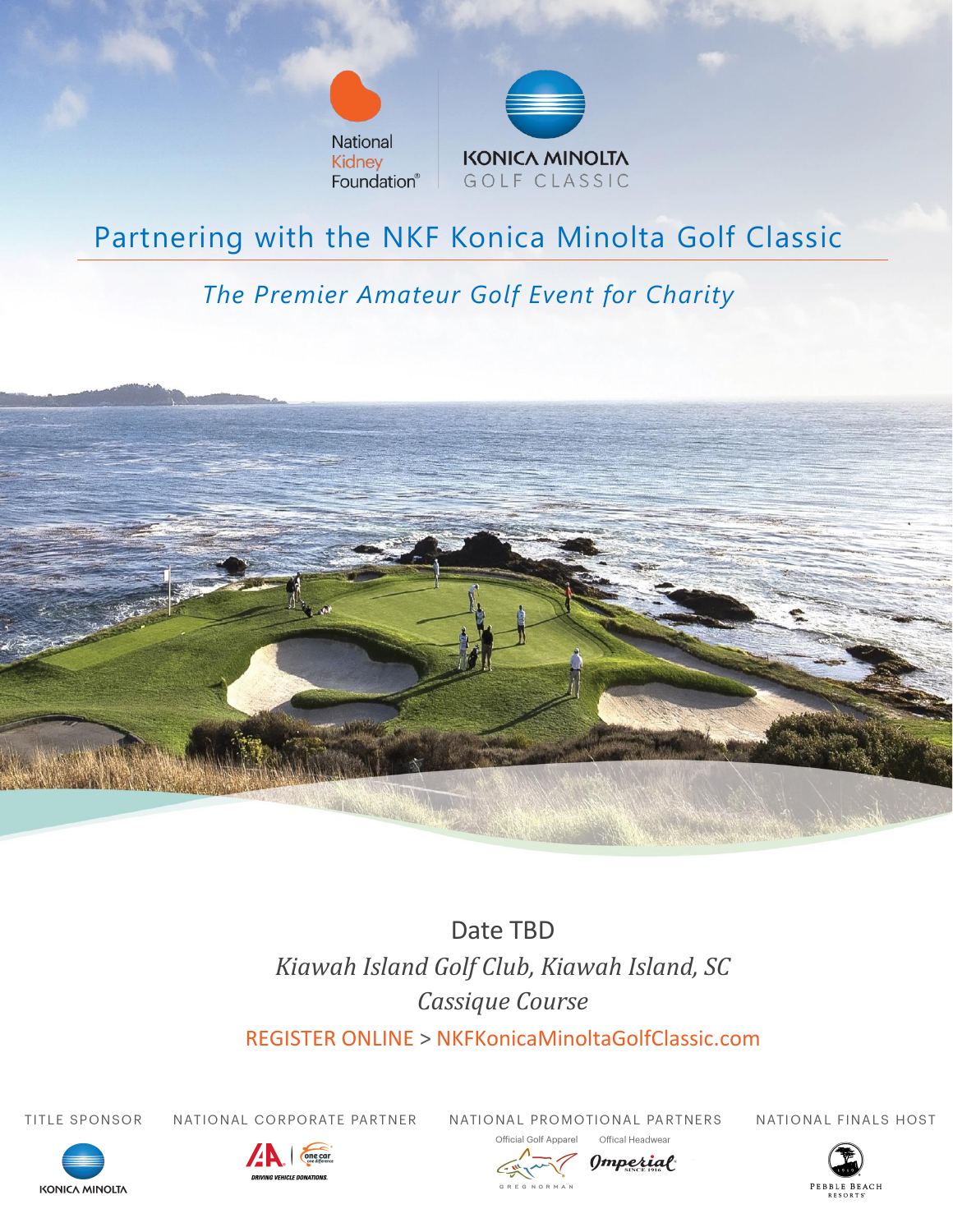# JOIN US ON THE ROAD TO PEBBLE BEACH

The road to Pebble Beach starts at Kiawah Island! The National Kidney Foundation Konica Minolta Golf Classic is the nation's Premier Amateur Golf Event for Charity. Each year thousands of golfers from across the country participate in 30 events across the U.S. for the exciting competition and the chance to earn an invitation to the National Finals at Pebble Beach—while raising \$3.5 million for the NKF.

Put together a team of your regular foursome, or entertain clients, and get ready to play at Kiawah Island's Cassique Course for an invite to National Finals at the Pebble Beach Resorts. Your team can play in either the Handicap Index Division or the Gross Division, providing you and your guests with a competitive yet social day of golf whether you are a low handicapper or new to the game. Each Handicap Index Division team can have one player with a handicap index of 8.0 or less and the total combined handicap index for your four players must be 42.0 or more. The Gross Division is for teams whose golfers do not have an official USGA Handicap Index or do not meet the above Handicap Index requirements.

The top finishing teams in both the Handicap Index and Gross Divisions from every NKF Konica Minolta Golf Classic are invited to compete in the National Finals held at the famed Pebble Beach Resorts (additional fees required). If the upcoming U.S. Open or the U.S. Amateur is not in your future, this three-day tournament may be your only chance to compete for a national championship at the beautiful and challenging Pebble Beach Golf Links, Spyglass Hill Golf Course and The Links at Spanish Bay, January 2022.

We look forward to you joining us.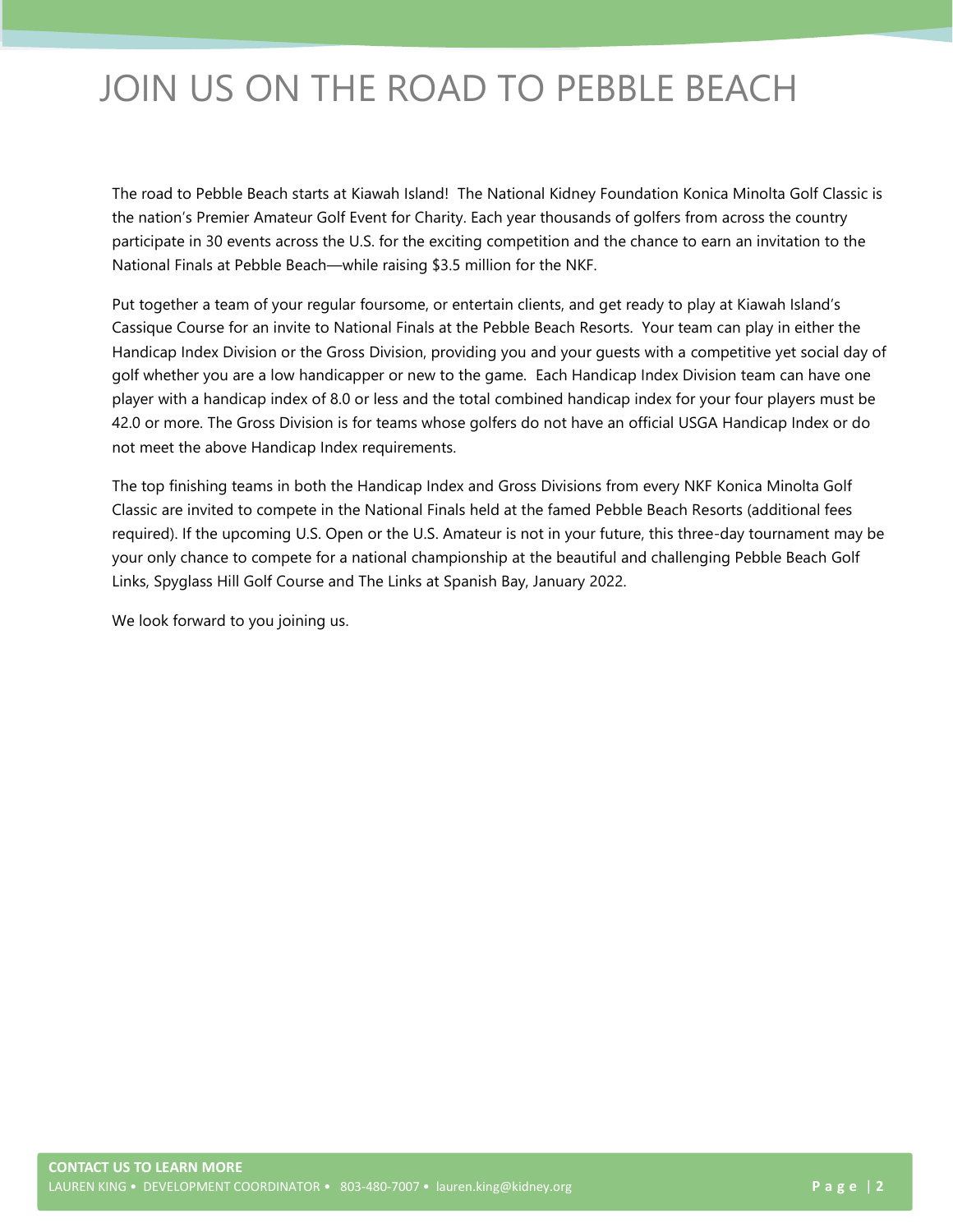# YOUR SUPPORT EMPOWERS ALL THAT WE DO.

Partnerships like yours allow us to stay committed to providing ALL kidney disease patients with a better quality of life through research, patient and professional education, advocacy and increasing living kidney donation.

Your participation in the NKF Konica Minolta Golf Classic keeps us fighting to ensure patients and their families have a place to turn in their time of need.

Your generosity empowers NKF's work to:

- Continue to develop virtual programs to help patients and their families receive the support, resources, and answers they need including:
	- $\circ$  Tools to help identify a living donor through **THE BIG ASK: THE BIG GIVE.**
	- o Educational webinars to better manage kidney health.
	- o NKF Online Communities, a virtual space to meet peers.
	- o [NKF Cares,](https://www.kidney.org/nkfcares) a help line for patients and their families.
- Educate health professionals on effective kidney healthcare.
- Raise awareness about the risk of kidney disease through the Kidney Risk Campaign.
- Patient Empowerment Workshops that reach hundreds of patients a year

#### **KIDNEY DISEASE: WHAT YOU SHOULD KNOW**

- 37 million American adults have kidney disease, and more than 90 percent don't know it.
- Kidney disease kills more Americans each year than breast or prostate cancer.
- Major risk factors for kidney disease include diabetes, high blood pressure, a family history of kidney failure and being age 60 or older.
- Because kidney disease often has no symptoms, it can go undetected until it is very advanced.
- Early detection and treatment can slow or prevent the progression of kidney disease.

*You and your colleagues can take the Kidney Risk Quiz at [MinuteForYourKidneys.org](file:///C:/Users/lauren.king/Downloads/MinuteForYourKidneys.org) to find out if you're one of the 33% of Americans at risk for kidney disease.*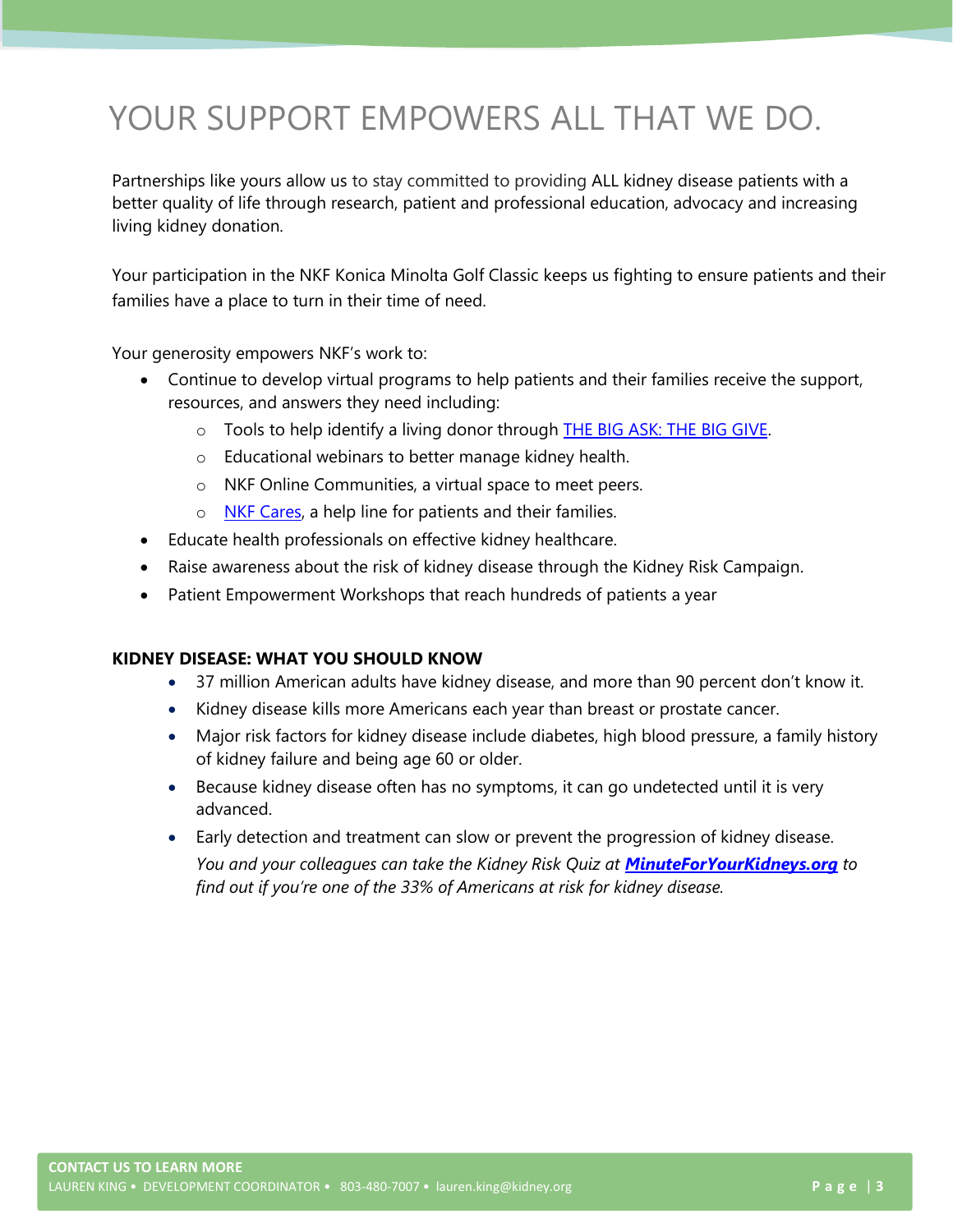# NKF KONICA MINOLTA GOLF CLASSIC



# **PRESTIGIOUS VENUES**

**Winged Foot Golf Club – Mamaroneck, NY** US Open, US Amateur, PGA Championship **Firestone Country Club – Akron, OH** ▪ *3-time Major Championship & current Bridgestone Senior Players Championship* **TPC Boston – Boston, MA** ▪ *Dell Technologies Championship, Northern Trust 2020* **TPC Southwind – Memphis, TN** ▪ *WGC-FedEx St. Jude Invitational* **Champions Golf Club – Houston, TX**

▪ *Ryder Cup, U.S. and Champions International* 

**Cassique Golf Course – Kiawah, SC** ▪ *Tom Watson design*

- **Tiburon Golf Club – Naples, FL**
	- *Host of PGA Tour's Shark Shootout*

# **MORE THAN JUST GOLF**

- More than 25 events held in major markets at some of the most prestigious venues in the country where you can entertain clients, play with friends and compete for a local and national title
	- 8 of top 10 DMAs
- Affluent participants who consider themselves influencers in their networks
	- \$252k avg. HHI / \$1.4 million investable assets
	- 96% Consider themselves "influencers" among their peers, co-workers, community, friends and family
	- 42% C-level, Owner, Partner, Top Management / 53% VP-Professional
	- 43 rounds of golf per year / 15 airline trips per year / 28 hotel room nights per year
	- A loyal audience that supports those who support their passions and causes
- Address Multiple Business Objectives
	- Customer/Prospect entertainment
	- Community goodwill
	- Touch hard-to-reach affluent golfers in "their" environment
	- Volunteer opportunities for staff and leadership
	- Brand alignment with the *Premier Amateur Golf Event for Charity* in your market
	- Earn an invite to the Pebble Beach National Finals
	- Support the NKF's mission
	- Association with other local and national sponsors
- National Sponsors include Konica Minolta, IAA, Inc., Pebble Beach Resorts, Imperial Headwear and Greg Norman Collection.
- $Scramble$  style events consistent format
	- Competitive yet social day of golf for hosts/guests, with both Gross & Handicap Index divisions.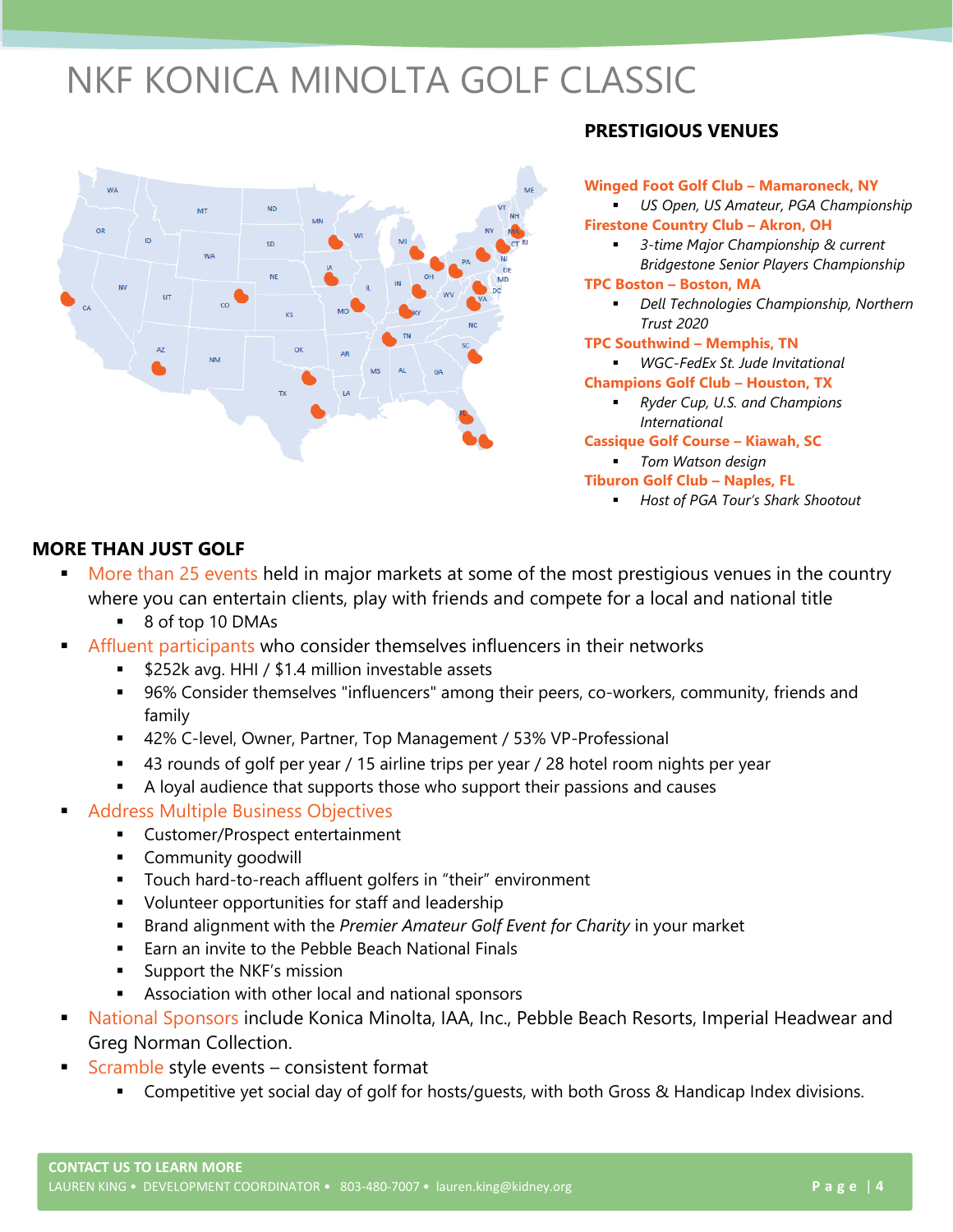# SPONSORSHIP OPPORTUNITIES

### **LOCAL PRESENTING SPONSOR**

*\$15,000* 

### **On-Site Recognition/Visibility:**

• Signage & opportunity for on-site promotion • Program book ad & additional marketing

### **Client Entertainment/Hospitality:**

• Entertain clients with 3 foursome entries • Lunch, Awards Reception & Dinner for players

### **GOLD SPONSOR**

*\$10,000*

# **On-Site Recognition/Visibility:**

• Signage & opportunity for on-site promotion • Program book ad & additional marketing

### **Client Entertainment/Hospitality:**

• Entertain clients with 2 foursome entries • Lunch, Awards Reception & Dinner for players

**SHIRT SPONSOR** *\$7,500*

# **On-Site Recognition/Visibility:**

• Logo placement on NKF Konica Minolta Golf Classic Shirt • Program book ad & additional marketing

#### **Client Entertainment/Hospitality:**

Entertain clients with foursome entry • Lunch, Awards Reception & Dinner for players

# **GOLF CART SPONSOR**

*\$5,000*

### **On-Site Recognition/Visibility:**

Logo placement on all player carts • Program book ad & additional marketing

# **Client Entertainment/Hospitality:**

• Entertain clients with foursome entry • Lunch, Awards Reception & Dinner for players

# **DRIVING RANGE SPONSOR**

*\$5,000*

#### **On-Site Recognition/Visibility:**

• Signage & opportunity for on-site promotion • Program book ad & additional marketing

### **Client Entertainment/Hospitality:**

• Entertain clients with foursome entry • Lunch, Awards Reception & Dinner for players

# **ADDITIONAL OPPORTUNITIES**

### *BEVERAGE CART SPONSOR \$3,500*

Entertain clients with foursome entry & company visibility on beverage cart(s)

#### *GOLFER REGISTRATION SPONSOR \$3,500*

• Entertain clients with foursome entry & company visibility at registration

# *BREAKFAST/LUNCH SPONSORS \$3,500*

• Entertain clients with foursome entry & company visibility